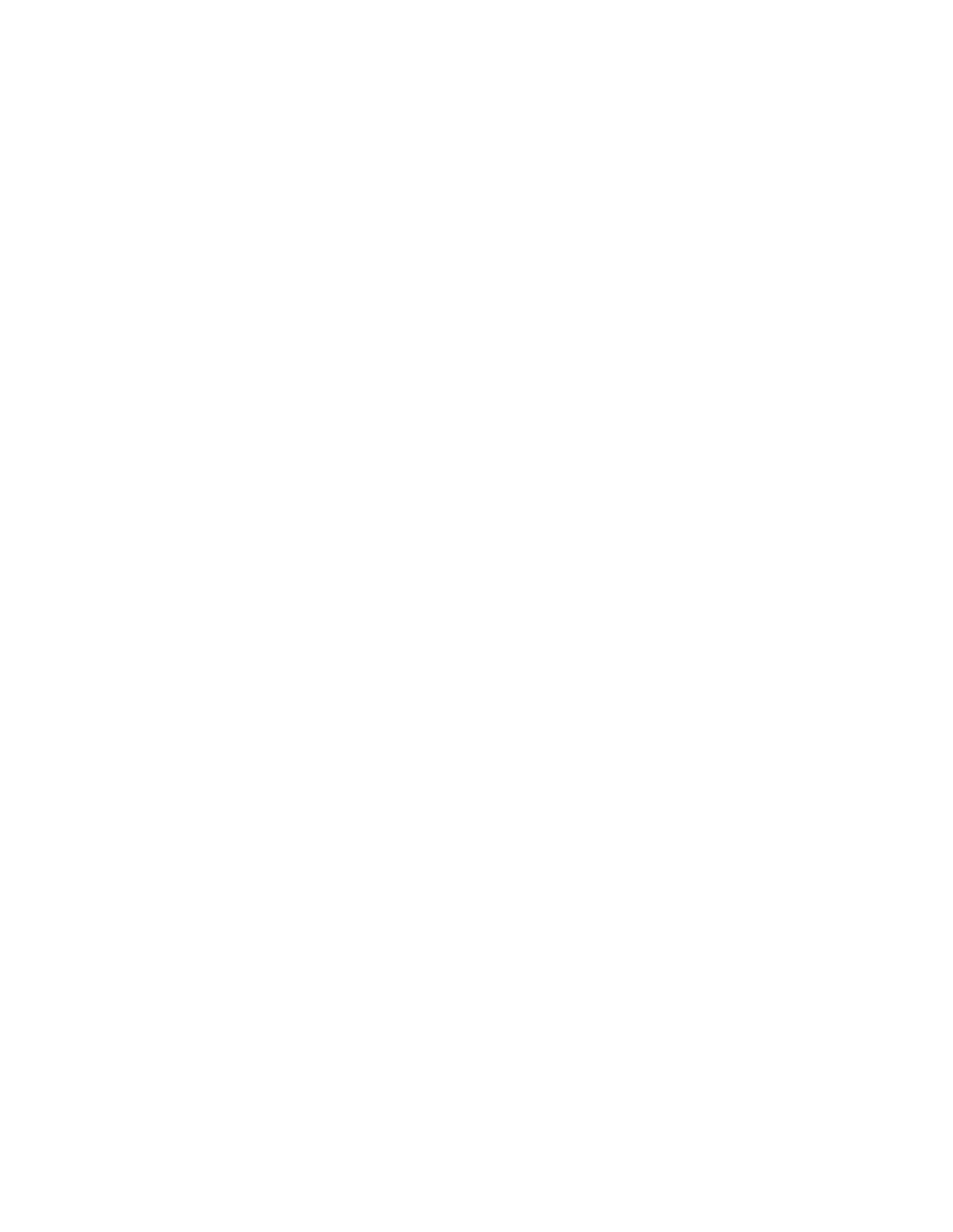to work together to make clear communication standard practice at FAA. **Foreword.** The Federal Aviation Administration's (FAA) mission is critical to both the safety and economy of our nation. We accomplish this mission in partnership with all members of the aviation industry as well as our customers, the flying public. That's why it is critical that we communicate clearly, effectively and in plain language that isreadily understood by all. Over the years, some of our writing has become dense and needlessly complex. Clarity of communication is a safety issue, and we must strive to communicate clearly and strongly. I understand this will be an evolutionary process. Let us all begin

Marion C. Blakey *3/31/03*

Administrator Date

What is the purpose of this forward? Should the author just include this in the document text?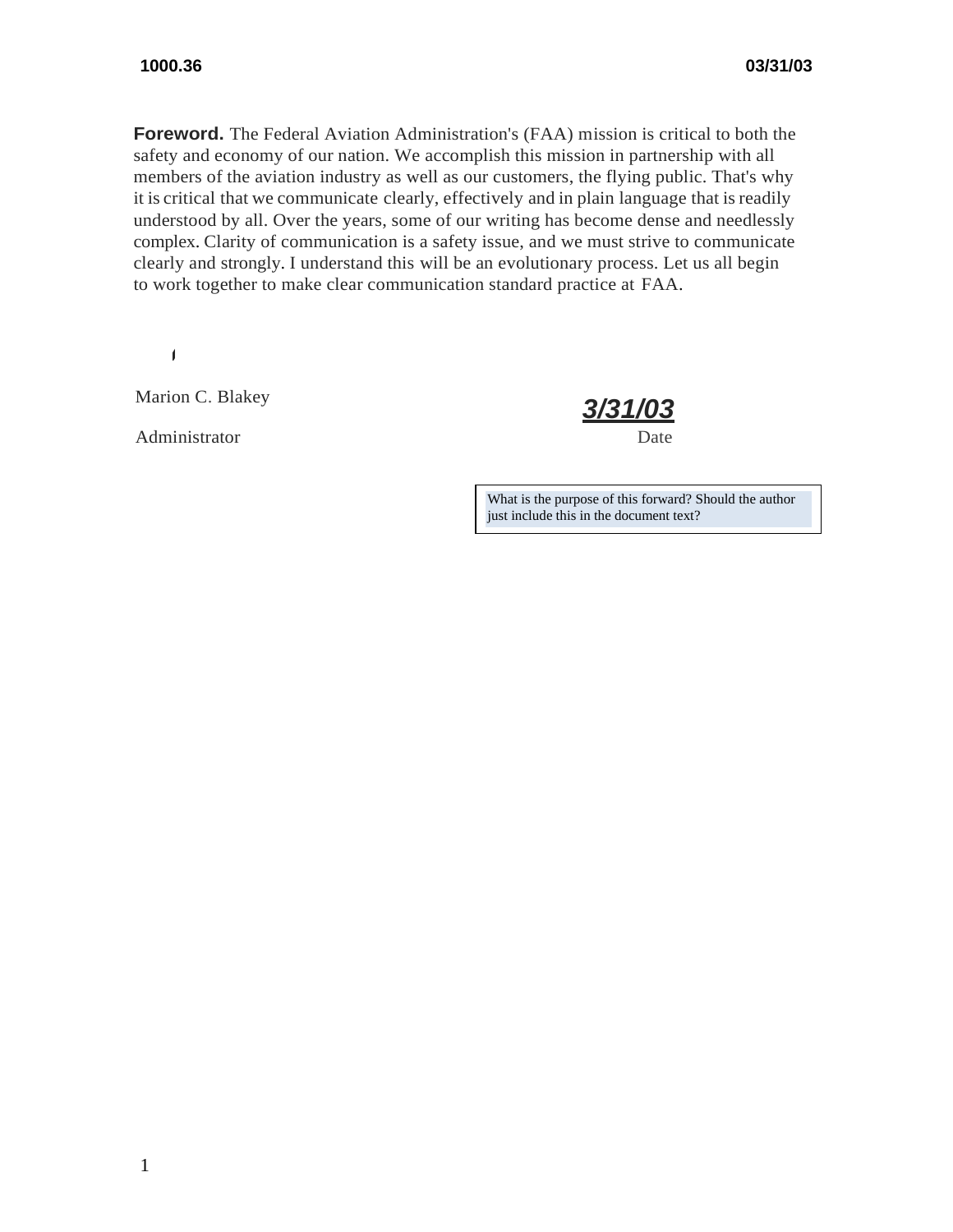## **FAA Writing Standards**

### **Chapter 1 General information**

Who is the FAA? Is this clear in the text?

**1. What is the purpose of this order?** To establish writing standards for all FAA documents.

**2. Who must comply with this order?** Anyone who writes or reviews FAA written documents intended for internal or external distribution.

**3. Why is FAA issuing this order?** Since FAA's mission is so critical to both the safety and economy of our nation, we must strive to communicate clearly with our customers and with each other. Over the years, our writing has become dense and needlessly complex, laden with technical terms and abbreviations that make it time-consuming and difficult for our readers to understand.

What exactly is an "order" and who must follow it?

**4. Does this order mean I must rewrite existing material?** No. This order is prospective only. You should follow this order when significantly revising existing documents. If you are making a minor change to an existing document, you may find it difficult to follow all the principles in this order. In that case, use your best judgment. Do not mix styles or terms in a way that will confuse your reader.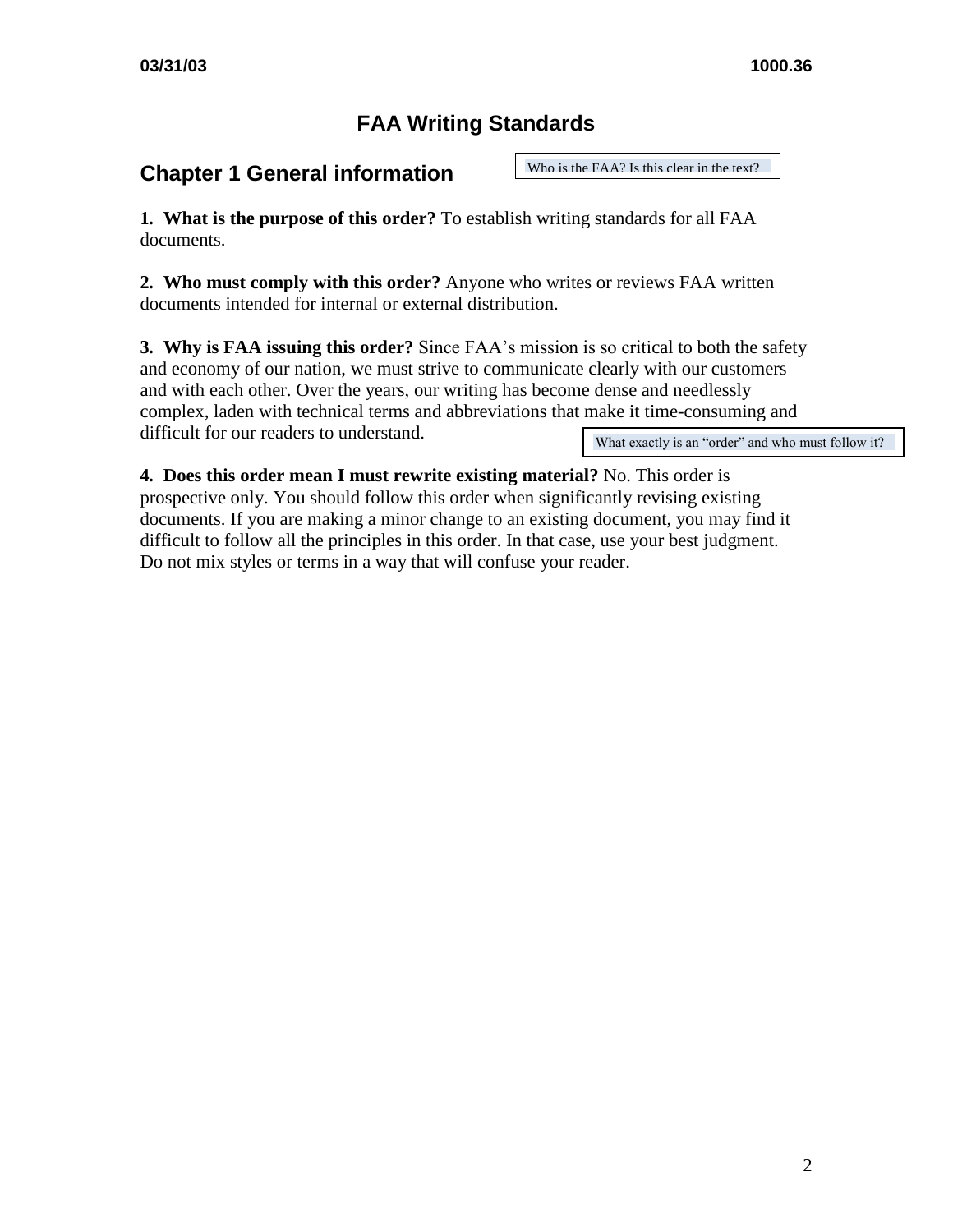## **Chapter 2 Writing principles**

#### **1. Use effective writing techniques.**

The Federal Aviation Administration offers several excellent writing guidelines. Can you add a few to the list?

There are several simple techniques to make your writing clear and effective. This section describes the most critical ones. You must follow them when writing an FAA document.

a. Consider your audience. Who you are writing to? What expertise and knowledge do they have? What do they need from you? If you are responding to questions from your audience make sure you answer all of them. If you believe you have more than one audience, select one as the primary audience and prepare your letter accordingly.

b. Organize your document. The key to clear writing is to present material in the order that is most useful to the reader. If your document deals with a process, organize it chronologically, first step to last. You can also organize documents by putting the most important points first and the minor ones at the end. Put standard provisions first and exceptions last. Sometimes a combination of these organizational methods is useful. Whichever method you use, keep your reader in mind and be consistent. Ask yourself, "What will help my reader understand and follow my document?"

**c.** Use active voice. Voice is the form a verb takes to indicate whether its subject acts or is acted upon. When the subject of a verb does something (acts), the verb is in the **active voice**. When the subject of a verb receives the action (is acted upon), the verb is in the **passive voice.**

**Active voice:** Tom Clancy wrote *The Hunt for Red October.*

Passive voice: The Hunt for Red October was written by Tom Clancy.

Because the active voice emphasizes the doer of an action, it is usually briefer, clearer, and more emphatic than the passive voice. Whenever possible, use active voice in your writings.

d. Use short sentences. Your average sentence length should be 20 words or fewer. Use a list instead of running items together in a long sentence, and apply the 20-word rule to each item in the list. You rarely need a sentence over 40 wordslong.

e. Write short paragraphs. Each paragraph should cover only one topic. Generally, limit paragraphs to seven lines or fewer.

f. Limit initials, abbreviations, and acronyms. You can use a short form for the main topic of your document. For example, if the document is about the Coordinated Operational Approval Process, write it out the first time and in parenthesis type the abbreviation "COAP". Use the abbreviation throughout the document. Since that's what your document is about, it's unlikely to confuse your reader. But don't also use abbreviations for several other ideas in the same document. Either write out the full name or use a short form of the name (for example, call an Aviation Rulemaking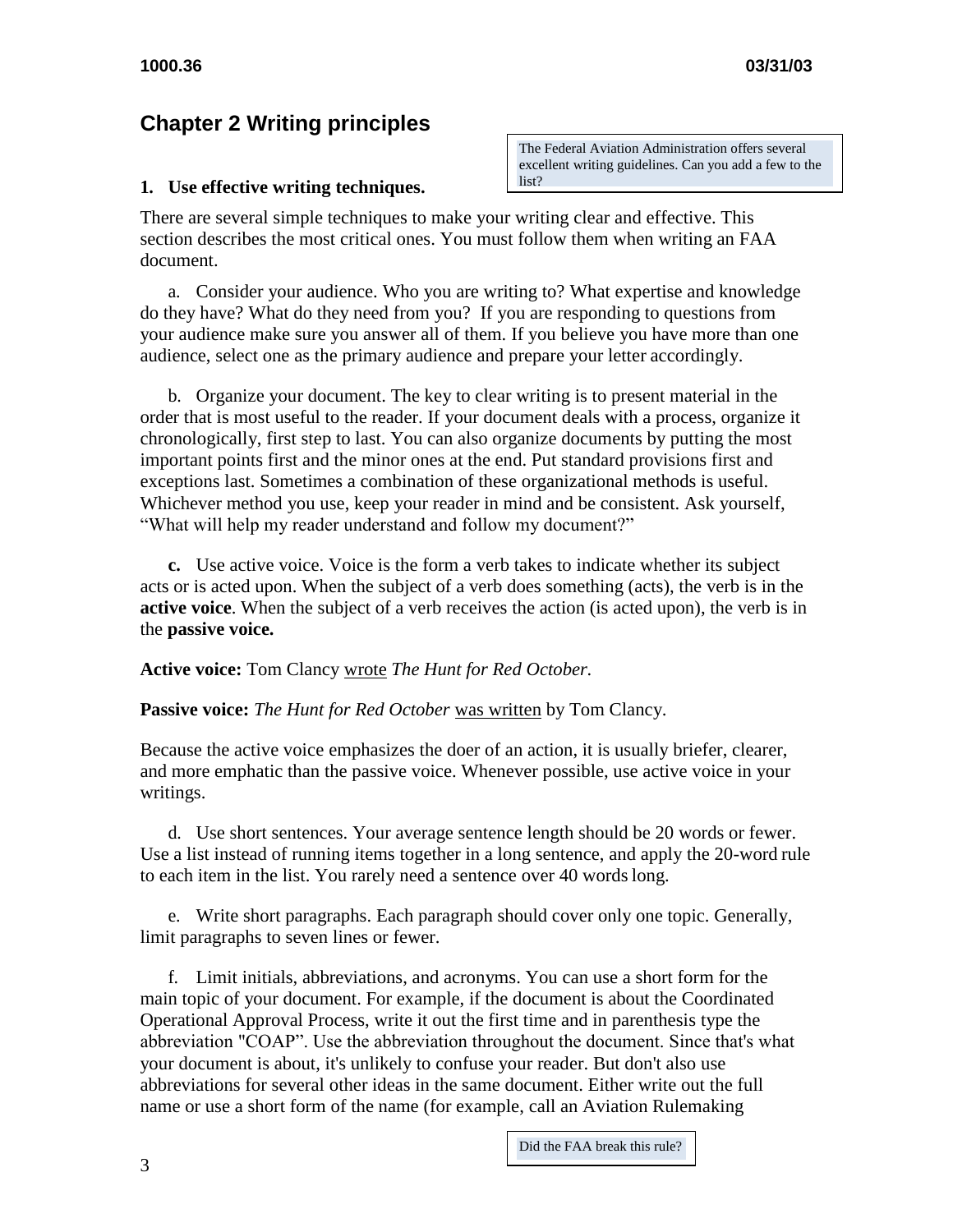Advisory Committee "the Committee," not ARAC) that will help your reader remember what you're talking about. If you use a term only a few times, write it out every time.

g. Use pronouns. Pronouns help readers relate better to documents. It's important to use pronouns when you want people to do something, because pronouns help them understand they have a responsibility. However, make sure your reader understands to whom a pronoun refers, especially if you are addressing more than one audience. One way to do this is to define the pronoun early in the document and then redefine it occasionally throughout long documents, especially at the beginning of major sections or chapters.

(1) Refer to the reader as "you." To define "you", you might say, "If you are a certificate holder, you should . . ."

(2) Since we at FAA write these documents, you may also use "we" to refer to the agency. In general, write out "FAA" and the name of the person to whom "you" refers (certificate holder, pilot, and so on) once at the beginning of each paragraph or major section.

h. Avoid using "shall." Shall is an ambiguous word. It can mean must, ought, or will. While shall cannot mean "should" or "may," writers have used it incorrectly for those terms and it has been read that way by the courts. Almost all legal writing experts agree that it's better to use "must" to impose requirements, including contractual requirements.

Does this section suggest that FAA documents are legal and contractual? How does this change the tone of the document?

#### **2. Format for readability.**

a. Use bold or italics for emphasis. Emphasize only those words, phrases, and sentences that are important. Avoid underlining, as underlines clutter up the type and make it harder to read. Never use capital letters to stress a word.

b. Consult the GPO Style Manual for accepted practices for capitalization, punctuation, and abbreviations*.* You can find the manual on-line at <http://www.access.gpo.gov/styleman/2000/browse-sm-00.cfm>

The authors should follow the given guidelines and spell out GPO.

c. Use quotation marks for direct quotations or to set off ordinary words used to mean something other than what they normally mean. Do not use quotation marks to enclose titles of chapters, sections, or paragraphs. Indent long quotes from both margins, without quotation marks.

d. Use figures such as charts, tables, and other illustrative material as examples to explain complex material. Mention or introduce every figure in the text before it occurs and place the figure close to the text that explains it. Try to limit figures to one page. For figures that extend to more than one page, repeat the name and figure number on each page. Make sure all figures have informative headings.

An example would be very useful here. What exactly is a word used to mean something other than what it normally means? What was the author trying to say?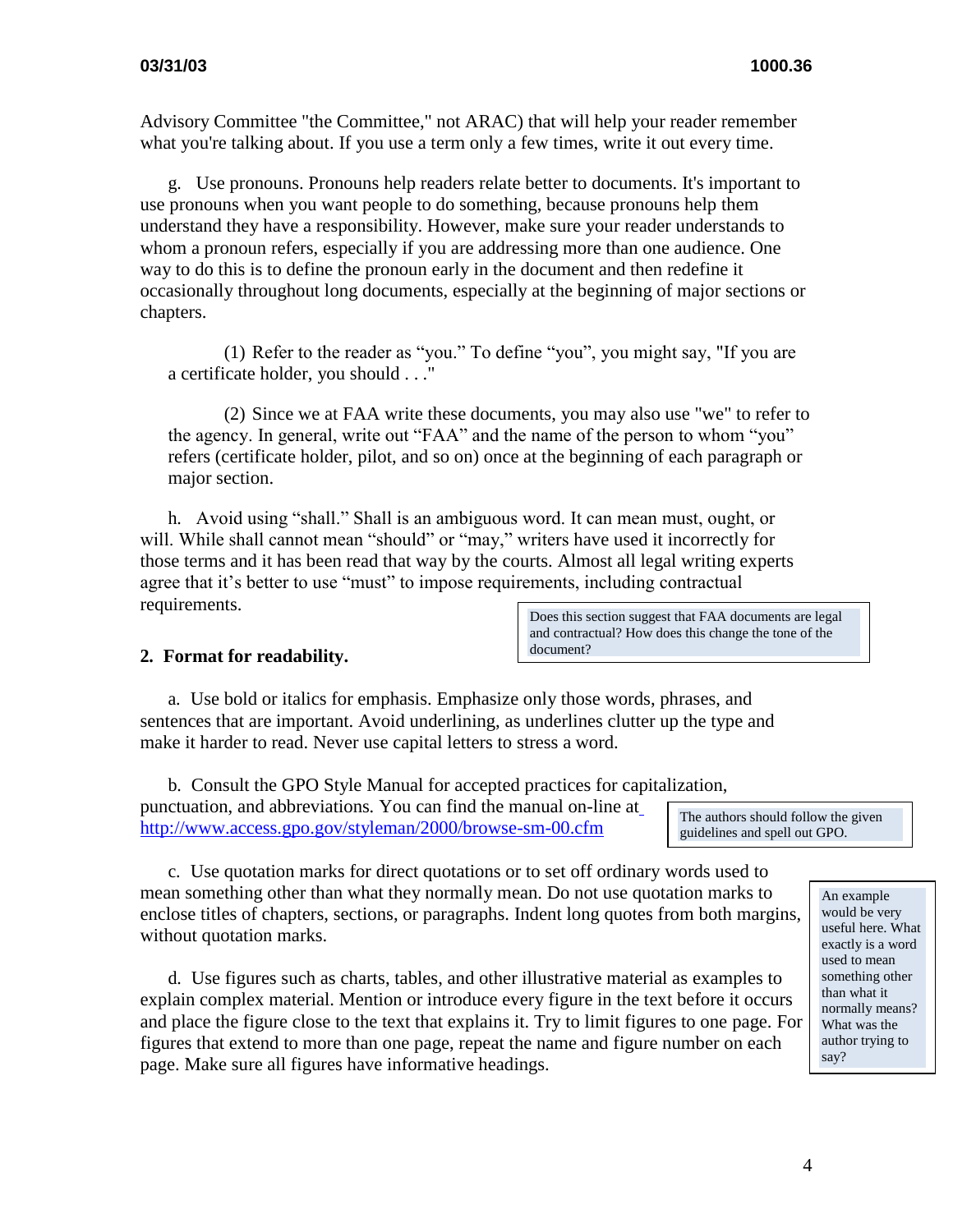e. Place administrative information, such as references to other documents or lists of superceded documents, after the main body of the document. This helps your reader focus on your main message, rather than on administrative details.

#### **3. Write informative headings.**

Most documents benefit from headings. However, it's important that you use useful headings. After good organization and active voice, informative headings are the most helpful way to guide readers through your document. Your reader should be able to decide, based on the heading, if they need to read a paragraph. Don't waste a reader's time by using headings that are not informative, such as "general" or "transfer" or "training." Instead, headings should give the reader a synopsis of what information follows, such as "General Information about Markings" and "Transferring Responsibility for Maintaining an Aircraft." Since most readers come to our documents with questions in mind, headings in the form of questions are often the most effective way to direct the reader to information he or she wants to find, such as "How many hours of training must I have?"

#### **4. Introduce each paragraph with a topic sentence.**

A topic sentence ensures that each paragraph is cohesive. It should capture the essence of what's in the entire paragraph. The rest of the paragraph supports and expands on the topic sentence. A reader should be able to follow the basic points of your document by skimming the topic sentences.

In letters, the first paragraph should contain a topic sentence that covers what's in the rest of the letter. List the issues in the same order you follow in the body of the letter.

#### **5. Other helpful writing principles.**

In general, follow these principles when writing FAA documents.

a. Don't be wordy. Excess or elaborate words make your writing weaker. Government writing is often too wordy. Look at FAA's Plain Language Manual for more guidance. You can reach this manual at

[https://employees.faa.gov/tools\\_resources/branding\\_writing/media/Writing\\_User\\_Friendlier\\_Doc](https://employees.faa.gov/tools_resources/branding_writing/media/Writing_User_Friendlier_Documents.pdf) [uments.pdf](https://employees.faa.gov/tools_resources/branding_writing/media/Writing_User_Friendlier_Documents.pdf). Here are some examples of excess words in our writing and plain alternatives:

Does this document explain the difference between the FAA Plain Language Manual, and the document you are reading here? Is this helpful information, or confusing?

| <b>Excess words</b> | <b>Plain Alternatives</b> |  |
|---------------------|---------------------------|--|
| accordingly         | <b>SO</b>                 |  |
| addressees          | you                       |  |
| as a means of       | tο                        |  |
| as prescribed by    | in, under                 |  |
| assist, assistance  | aid, help                 |  |
| at a later date     | later                     |  |
| at the present time | now                       |  |
|                     |                           |  |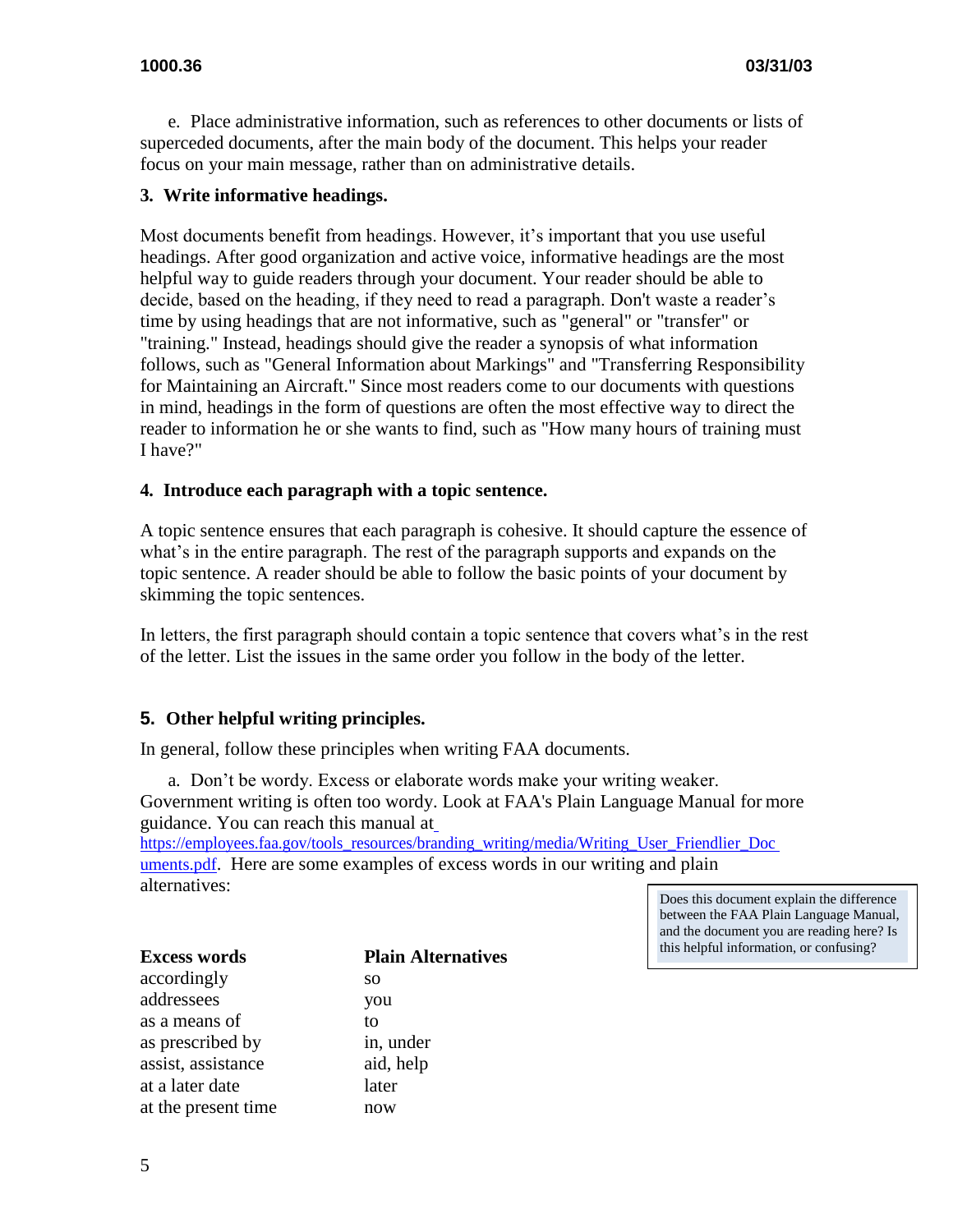| commence              | begin, start     |
|-----------------------|------------------|
| constitutes           | forms, makes up  |
| facilitate            | help             |
| for the purpose of    | to, for          |
| heretofore            | until now        |
| implement             | start, carry out |
| in accordance with    | under            |
| in order to           | to               |
| in the event that     | if               |
| initiate              | begin, start     |
| obtain                | get, gain        |
| on a monthly basis    | monthly          |
| pertaining to         | of, about        |
| provide               | give             |
| related to            | of               |
| so as to              | to               |
| such that             | SO <sub>1</sub>  |
| should it appear that | if               |
| with regard to        | about            |
|                       |                  |

You can find many more common substitutes at the Plain Language site referenced above, in the menu item called "Reference Library" under "Simpler Words and Phrases."

(1) Hidden verbs are verbs used as nouns. They add length and weaken sentences. The simple present tense is the strongest way to write. Here are some examples of hidden verbs and how to make sentences clearer and stronger:

The inspector will carry out a review of the company's programs. The inspector will review the company's programs.

This plan assists in the management of ... This plan manages . . .

To determine part life, make a calculation of the . . . To determine part life, calculate . . .

(2) Unnecessary qualifiers add no additional meaning to a sentence. The classic example from everyday language is "very dead." Here's some examples we see in FAA writing:

> Their claim was *totally* unrealistic We are *completely* convinced It is *definitely* worth explaining Work *in partnership* with Additional requirements *needed* to provide a level of safety Maintain *successful* bilateral agreements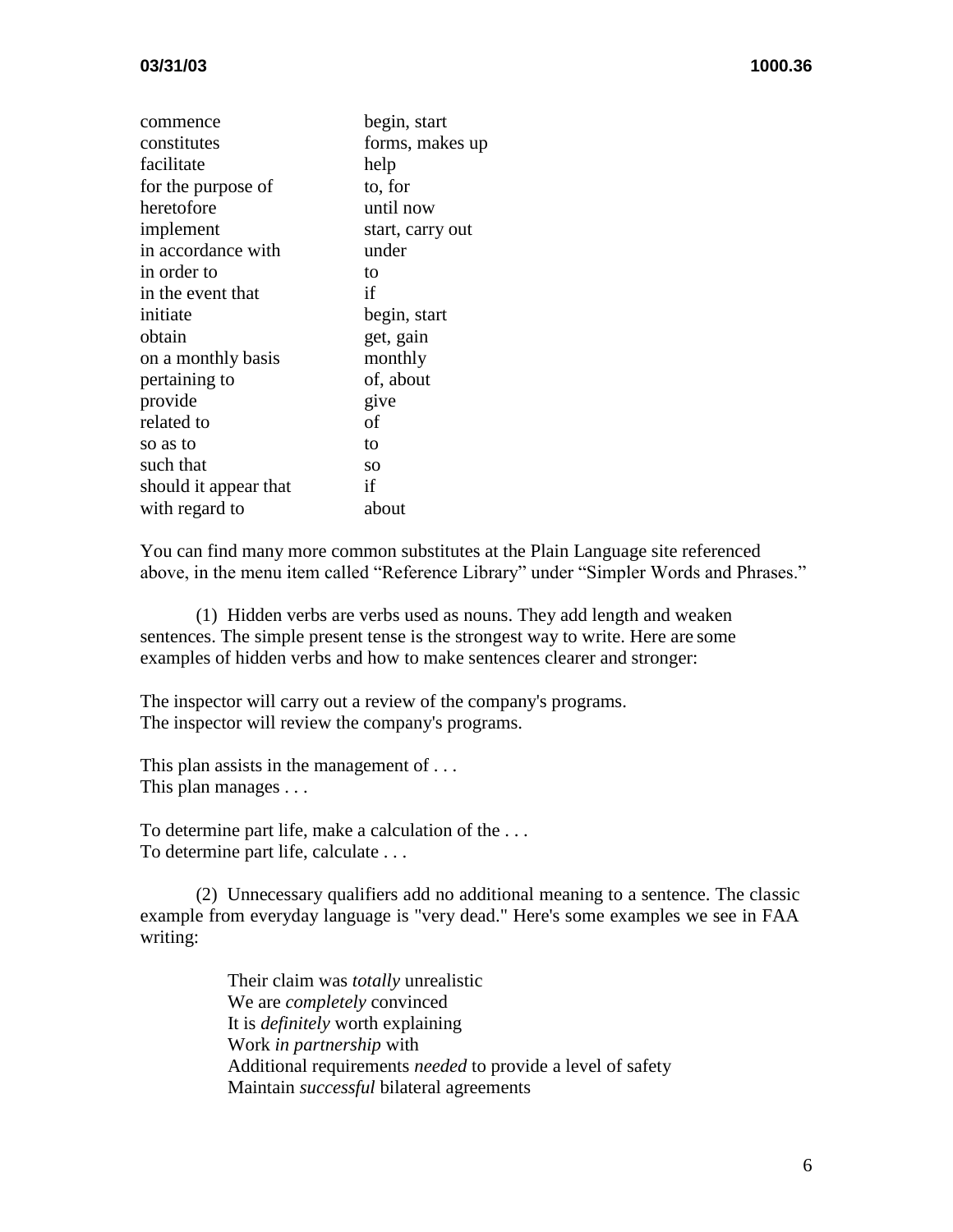b. It's easy for readers to get lost in run-on sentences. Vertical lists are quicker and easier for readers to follow and are an ideal way to explain a series of facts. Consider this example:

> Along with your letter of application, submit a statement of conformance certifying that you have met the requirements of Subpart O of part 21 and that the article meets the TSO in effect on the date of your application; one copy of the data the TSO requires; and a description of your quality control system.

Or, presented as a list:

With your letter of application, send us the following:

(1) A statement of conformance certifying that you have met the requirements of Subpart O of Part 21 and that the article meets the TSO in effect on the date of your application;

- (2) One copy of the data the TSO requires; and
- (3) A description of your quality control system.

c. Avoid noun clusters – three or more nouns "sandwiched" together. Noun sandwiches confuse and bore readers. Use prepositions and articles to clarify the relationship among the words. Here's a typical FAA example: "drug testing and alcohol misuse prevention regulations." It would be better to say "regulations about drug testing and preventing alcohol misuse."

d. Dense text and complex instructions are clearer in "if-then" tables. Tables help your reader find what's important to them, and see relationships in a way they can't grasp from dense text. The FAA often publishes material that we could cover more clearly in if-then tables. Compare the text and table versions of the following material:

#### Text:

We must receive your completed application form on or before the 15th day of the second month following the month you are reporting if you do not submit your application electronically or the 25th day of the second month following the month you are reporting if you submit your application electronically.

Table:

We must receive your completed application form on or before the following dates:

| If you submit your<br>form | [then] We must receive it no later than                                    |
|----------------------------|----------------------------------------------------------------------------|
| Electronically             | the 25th day of the second month following the month you are<br>reporting. |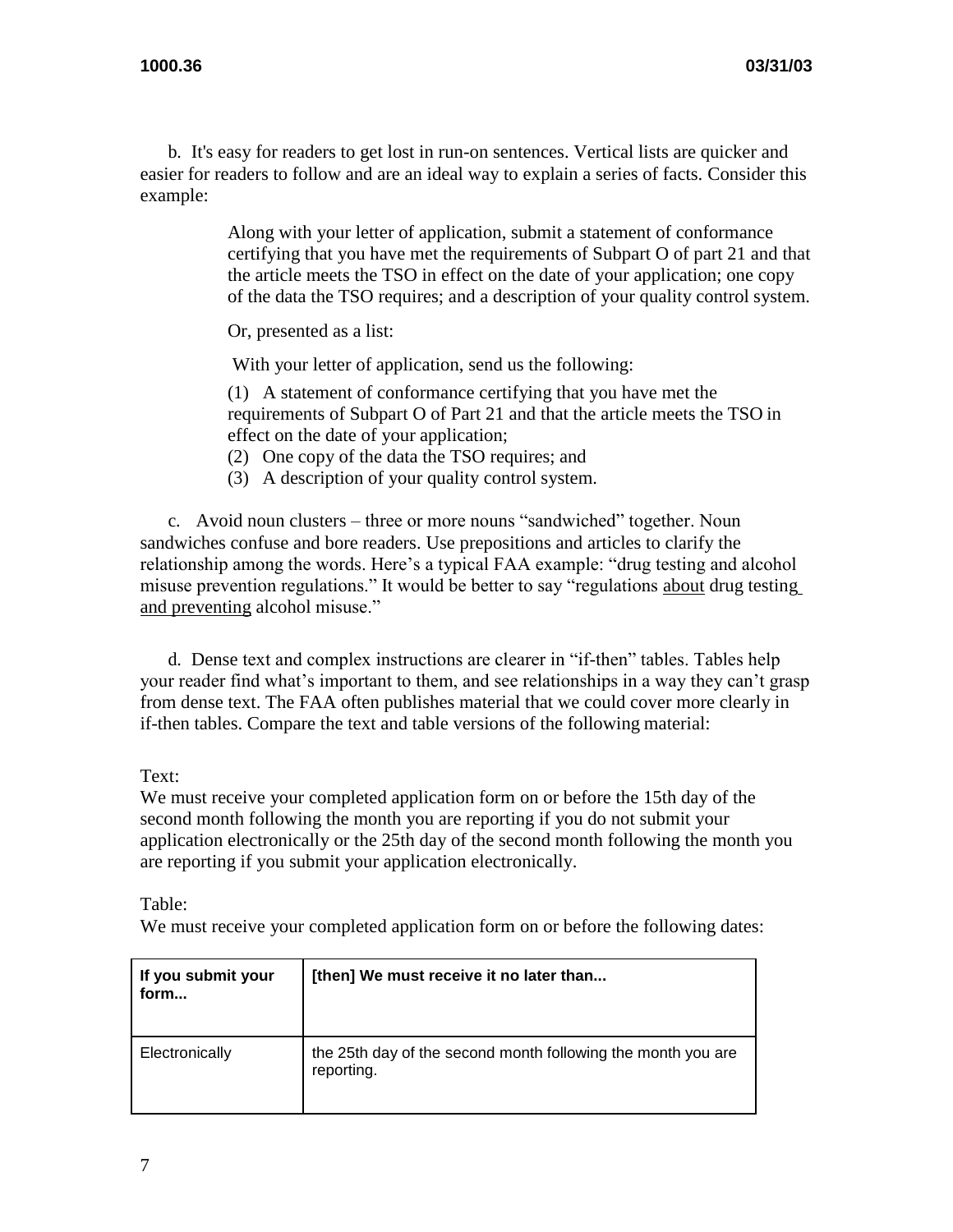| other than     | the 15th day of the second month following the month you are |
|----------------|--------------------------------------------------------------|
| electronically | reporting.                                                   |
|                |                                                              |